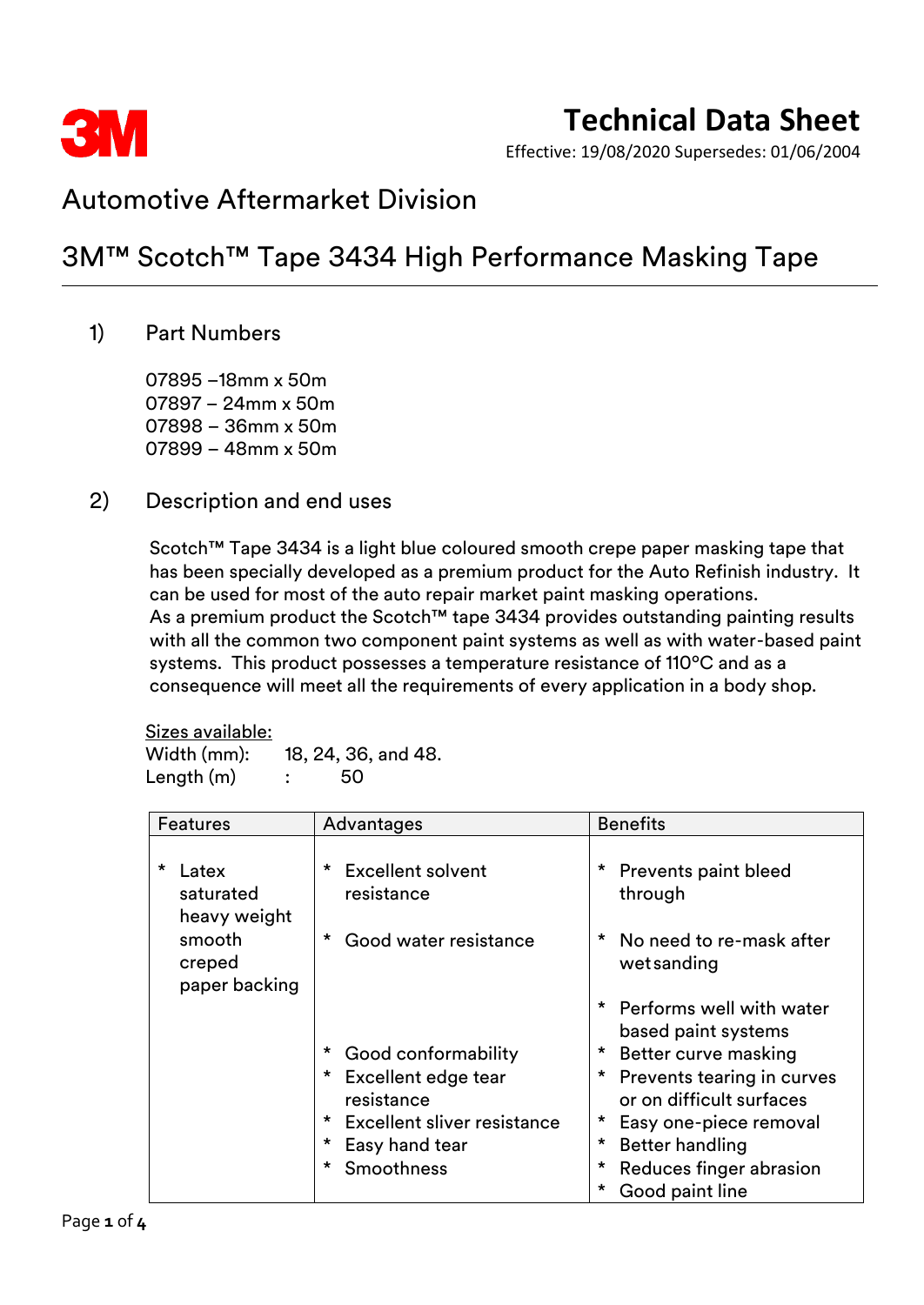

# **Technical Data Sheet**

Effective: 19/08/2020 Supersedes: 01/06/2004

| * | Light blue<br>color                     | Good contrast                                                                   | *<br>Easy recognizable with<br>masking paper                                   |
|---|-----------------------------------------|---------------------------------------------------------------------------------|--------------------------------------------------------------------------------|
| * | Crosslinked<br>rubber<br>resin adhesive | Excellent instant adhesion<br>Excellent holding power<br>*                      | $\star$<br>Sticks easily<br>Resists lifting even in repeat<br>*<br>bake cycles |
|   |                                         | Good adhesive transfer<br>$\star$<br>resistance<br>Controlled unwind<br>$\star$ | Clean removal<br>$\star$<br>*<br>Easy handling                                 |

#### 3) Physical Properties

| Thickness<br>$\bullet$ . The set of $\bullet$ | 0.180 mm AFERA 4006    |
|-----------------------------------------------|------------------------|
| Adhesion to steel<br>$\mathcal{L}$            | 10 N/25 mm AFERA 4001  |
| Tensile strength:                             | 115 N/25 mm AFERA 4004 |
| Elongation<br>$\sim$ $\sim$ $\sim$            | 10.5 % AFERA 4005      |
| Temperature performance:                      | 110 °C                 |

#### 4) Directions for Use

1. Ensure that the area/substrates to be masked is clean and dry prior to the application of the tape.

2. Window rubbers and plastic mouldings should be cleaned using a silicon remover / mild solvent to ensure they are free from contamination to improve the tapes adhesion.

3. If the tape has been baked and left overnight allowing it to go cold and damp, we recommend the vehicle be warmed prior to the tape removal. Failure to do so may result in adhesive residue being left on the vehicle.

Satisfactory performance and clean removal of Scotch™ Tape 3434 will be achieved at varying temperatures/time exposure on many substrates. Tests should be conducted to establish Scotch™ Tape 3434 performance parameters in your process conditions.

#### 5) Storage

Store in clean dry place. Temperature of 21°C and 50 percent relative humidity are recommended.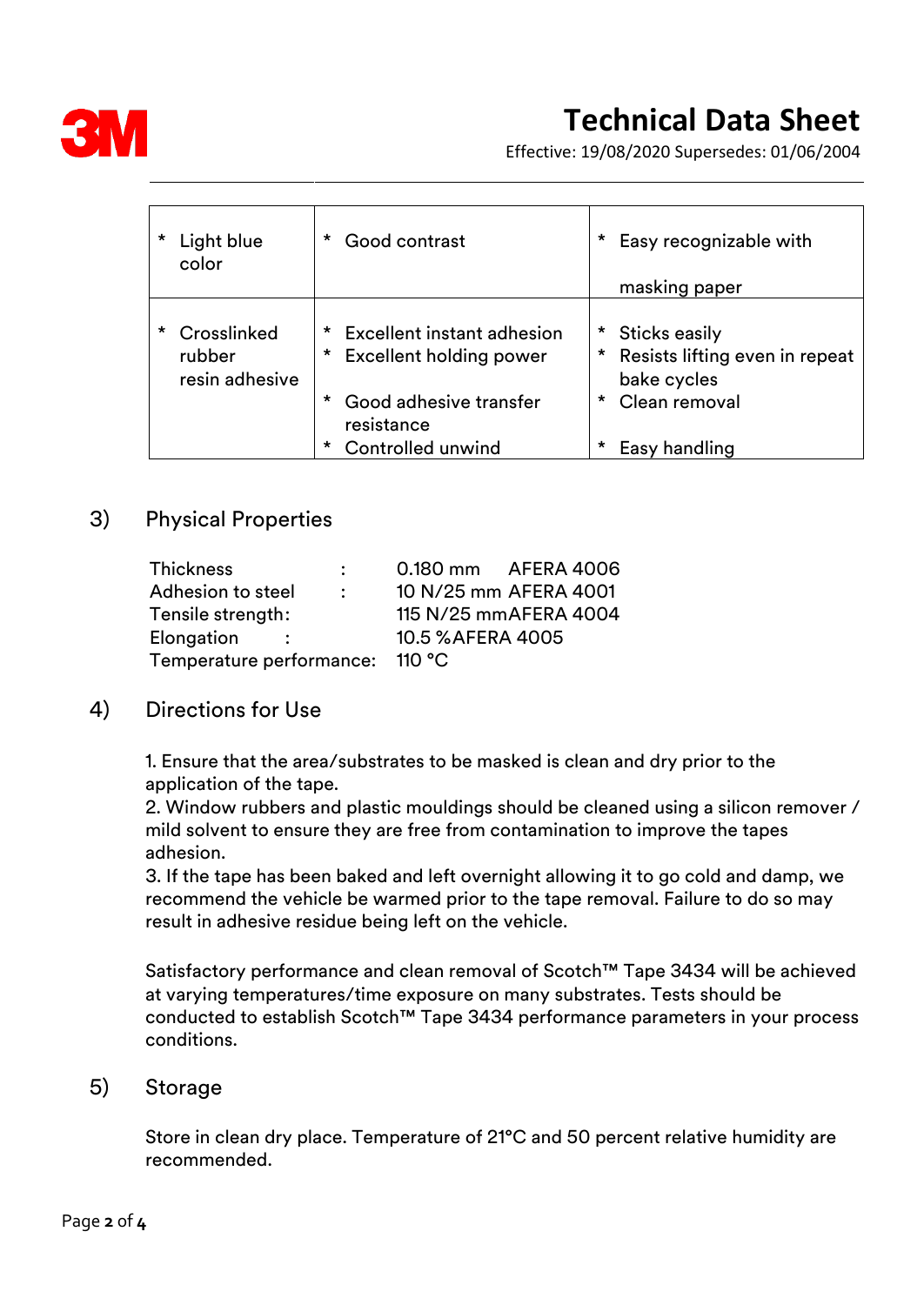

Effective: 19/08/2020 Supersedes: 01/06/2004

#### 6) Safety

3M™ Automotive Aftermarket Products are designed FOR PROFESSIONAL USE **ONLY** 

Always use the product in the manner in which it is designed to be used. When using solvents etc. for cleaning the surface prior to the SEMFT application, care must be taken to avoid contact with the skin and eyes. The correct PPE must be worn at all times.

When removing the masking tape after use from the vehicle it should be disposed of following local authority/ country guidelines.

#### 7) Disclaimer

All statements, technical information and recommendations are based on tests we believe to be reliable as at the date of hereof, but the accuracy or completeness thereof is not guaranteed. Please ensure before using the product that it is suitable for your intended use. Since the conditions and methods of use of the product and of the information referred to herein are beyond our control, other than for fraudulent misrepresentation, 3M expressly disclaims any and all liability as to any results obtained or arising from any use of the product or reliance on such information.